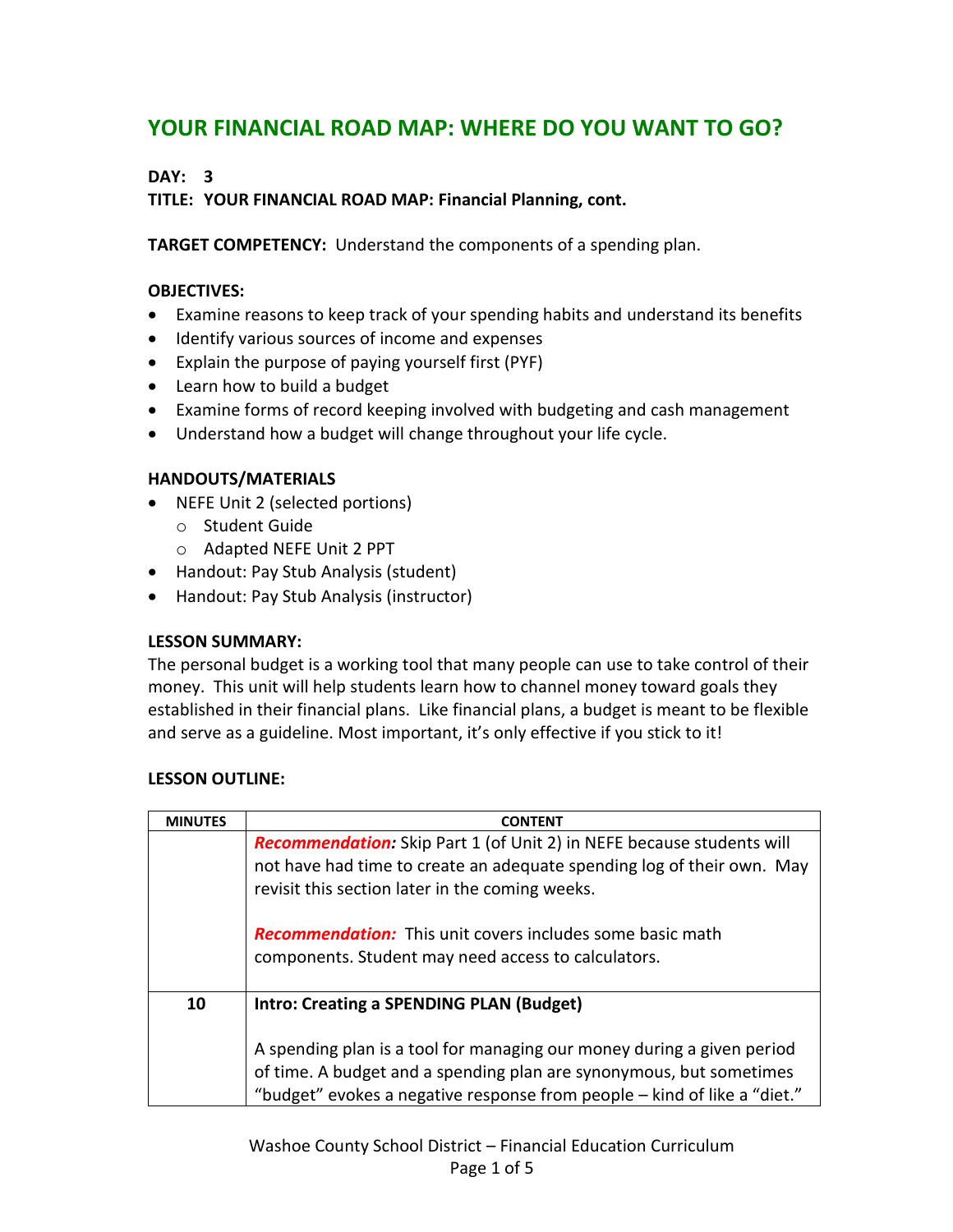|   | It is important to remember that a spending plan, or budget, is NOT<br>about denying yourself thing things you want and need. It's about seeing |
|---|-------------------------------------------------------------------------------------------------------------------------------------------------|
|   | all of your options and making the smartest choices.                                                                                            |
|   |                                                                                                                                                 |
|   | Yesterday, you learned about how your values affect your financial                                                                              |
|   | needs and goals. A spending plan is also based on what you value. For<br>example:                                                               |
|   |                                                                                                                                                 |
|   | ASK: If someone gave you \$100, what would you spend it on? Prompt                                                                              |
|   | student with follow-up rhetorical questions: would your best friend                                                                             |
|   | spend in the same way? Your brother or your mom? Probably not                                                                                   |
|   | because you each have unique values and needs.<br>Ask for a couple of students want to share their answers. Ask some                            |
|   | follow-up questions:                                                                                                                            |
|   | ○ Does your answer relate back to your SMART goals (from                                                                                        |
|   | yesterday's exercise/homework)? Why or why not?                                                                                                 |
|   | Do you think your response would be different or the same next<br>$\circ$                                                                       |
|   | month?                                                                                                                                          |
|   | <b>SLIDES:</b> Review adapted PPT Slides 1-4 (NEFE comments are included on                                                                     |
|   | notes pages).                                                                                                                                   |
|   |                                                                                                                                                 |
| 5 | <b>EXPENSES</b>                                                                                                                                 |
|   | Introduce students to the three types of expenses (NEFE page 19): Fixed,                                                                        |
|   | Variable and Periodic. Ask students to brainstorm a couple of examples                                                                          |
|   | within each category (Can do together or in groups).                                                                                            |
|   |                                                                                                                                                 |
|   | Discuss the importance of Paying Yourself First (pages 20-21).                                                                                  |
|   | <b>SLIDES:</b> Review adapted PPT Slides $5 - 7$ .                                                                                              |
|   |                                                                                                                                                 |
| 5 | <b>NEEDS vs. WANTS</b>                                                                                                                          |
|   | ASK: What is the difference between a need and a want?                                                                                          |
|   |                                                                                                                                                 |
|   | "Needs" are what we need to live. "Wants" include everything else we                                                                            |
|   | might like to have, but we don't need to survive. Share some examples.                                                                          |
|   | As a group, review the list on <b>Slide 8</b> and determine if the item is a need                                                               |
|   | or a want. (Note: some may vary depending on individual perspectives                                                                            |
|   | and circumstances). Underscore to your students that "wants" are not                                                                            |
|   | intrinsically bad, but we need to understand how/when to prioritize                                                                             |
|   | them in our planning process. Separating "needs" from "wants" can help                                                                          |

Washoe County School District – Financial Education Curriculum Page 2 of 5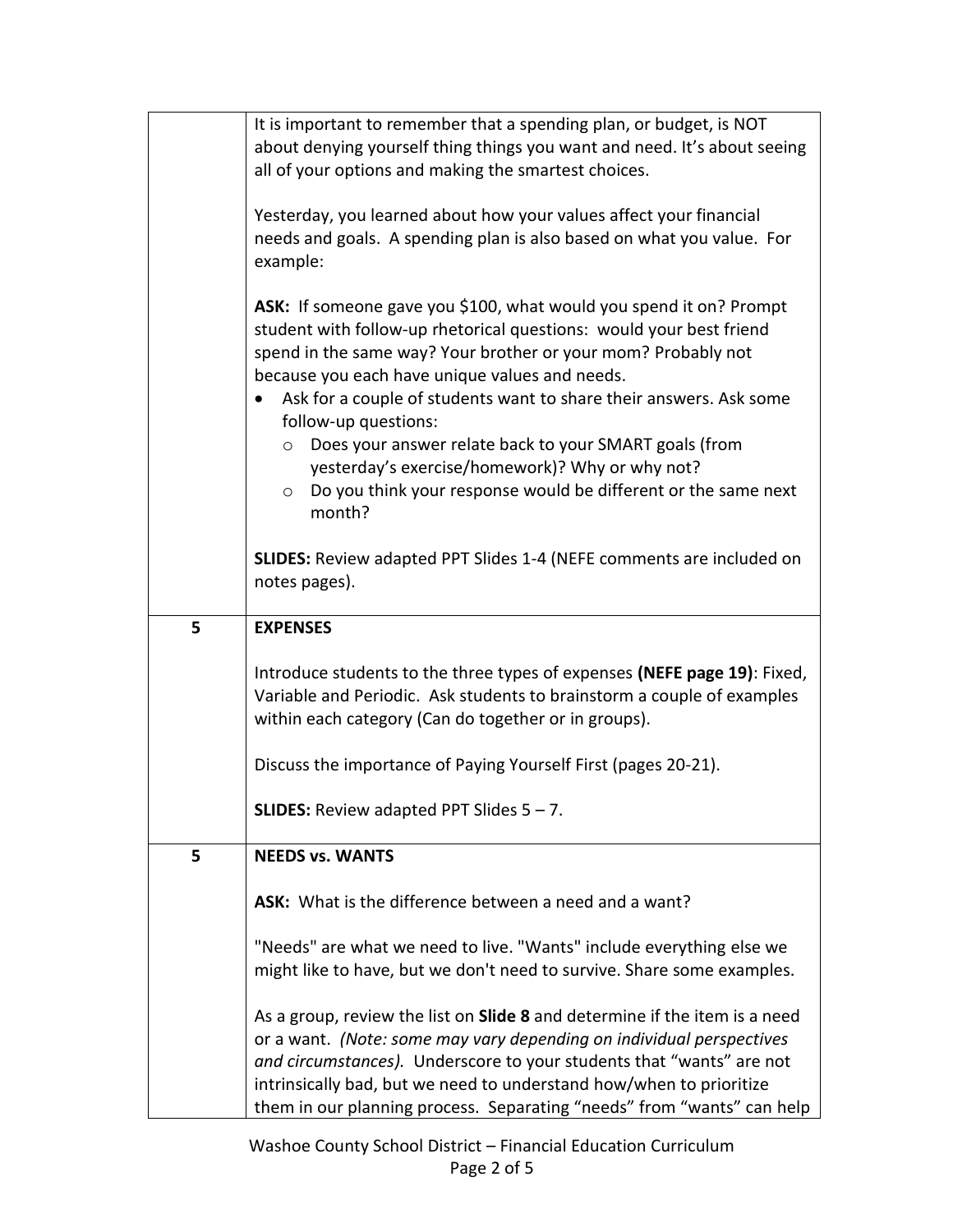|    | get spending under control, which can lead to more goals being<br>achieved.                                                                                                                                                                                                                                                                                                                                                                                                                                                                                                                          |
|----|------------------------------------------------------------------------------------------------------------------------------------------------------------------------------------------------------------------------------------------------------------------------------------------------------------------------------------------------------------------------------------------------------------------------------------------------------------------------------------------------------------------------------------------------------------------------------------------------------|
|    | <b>SLIDE 9:</b> Gotta Get It Gauge - simple tools for students to use to<br>encourage thoughtful purchasing. Talk about the concept of deferred<br>gratification.                                                                                                                                                                                                                                                                                                                                                                                                                                    |
|    | <b>SLIDE 10:</b> Plug Spending Leaks. Explain that a spending leak is a small<br>trickle of money you spend each month that can add up to A LOT of<br>money over time. Often, we don't realize how much we're spending on<br>these items. Spending leaks are the "wants" in our budgeting process.                                                                                                                                                                                                                                                                                                   |
|    | As students track their expenses in their Spending Logs, they may see<br>leaks that can be plug. We will review this more next week when the<br>students complete their spending logs.                                                                                                                                                                                                                                                                                                                                                                                                               |
| 10 | <b>Building a Budget</b>                                                                                                                                                                                                                                                                                                                                                                                                                                                                                                                                                                             |
|    | Review the components of a budget on page 22 (and Slide 11). Break<br>into pairs and complete Assignment 2-4 (Building a monthly budget for<br>Jessica). Specific results may vary. Slide 12 provides two examples. Ask<br>these follow-up questions:<br>Did any pair come up with a different budget (from the slides)?<br>$\bullet$<br>Did you identify any spending leaks in Jessica's budget? Explain.<br>Name a fixed expense in Jessica's budget? A variable? A periodic?<br>$\bullet$<br>Based on your budget, when will Jessica be able to visit her<br>Grandparents? Did she meet her goal? |
| 5  | <b>Keeping Track</b>                                                                                                                                                                                                                                                                                                                                                                                                                                                                                                                                                                                 |
|    | Briefly, review Slide 13 and pages 23 -24 about different methods for<br>keeping track of one's expenses: what to hold onto and how to keep<br>track of your budget. Discuss the pros and cons of each method.                                                                                                                                                                                                                                                                                                                                                                                       |
|    | Homework: Ask a parent or other adult about the methods s/he uses to<br>organize and track finances.                                                                                                                                                                                                                                                                                                                                                                                                                                                                                                 |
| 15 | Income (NEFE pages 17-18)                                                                                                                                                                                                                                                                                                                                                                                                                                                                                                                                                                            |
|    | We've spent most of the lesson talking about expenses, so let's finish the<br>say talking about income (who doesn't like to talk about income?!).<br>Income is the money you receive. It's the money you earn from a job,<br>but it's can also be your allowance, a birthday check from a relative,                                                                                                                                                                                                                                                                                                  |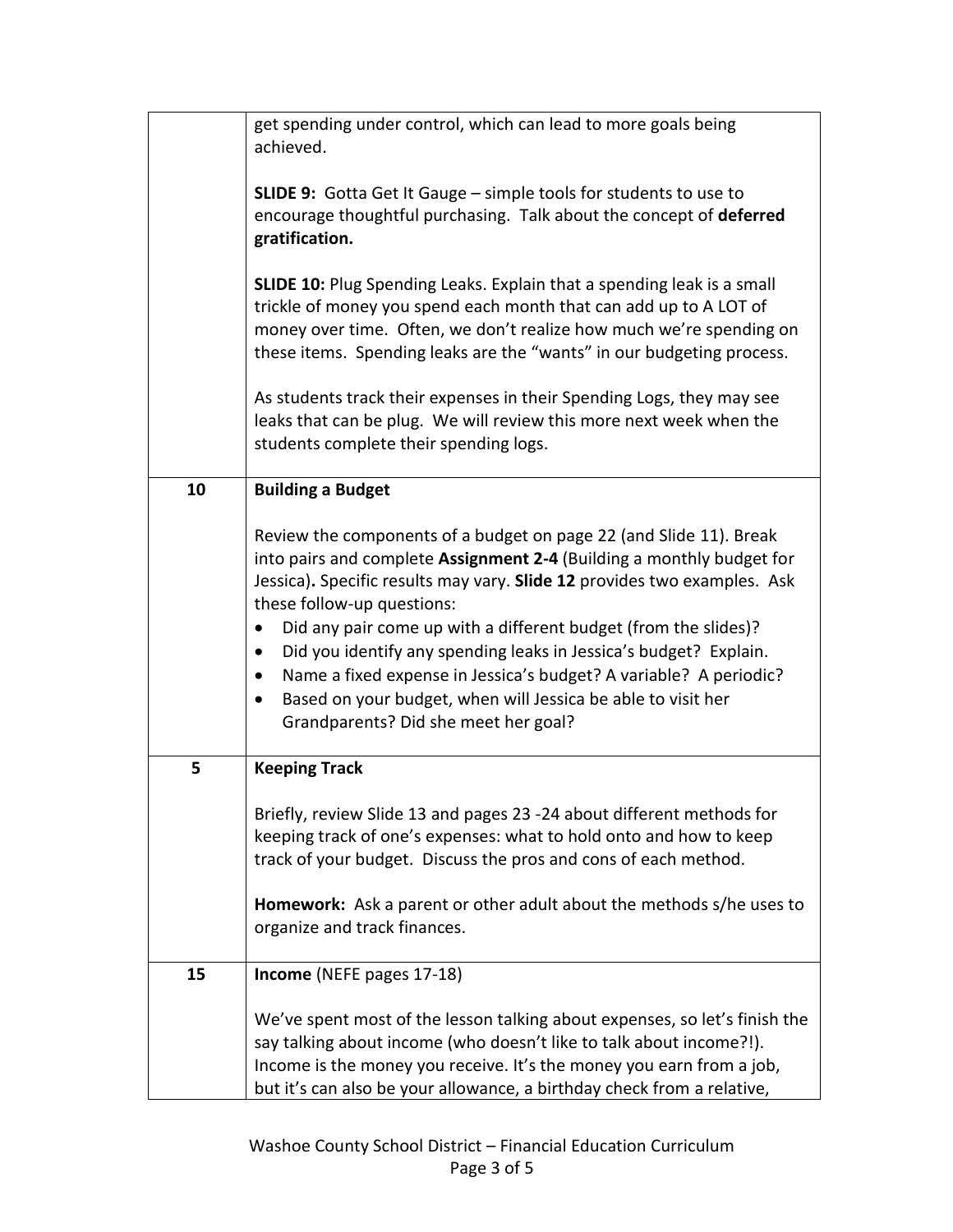|   | money from selling your stuff at a yard sale, even the interest you earn<br>in a savings account.                                                                                                                                                                                                                                                                                                                                                                                                 |
|---|---------------------------------------------------------------------------------------------------------------------------------------------------------------------------------------------------------------------------------------------------------------------------------------------------------------------------------------------------------------------------------------------------------------------------------------------------------------------------------------------------|
|   | Ask: How many of the students have had a job where they received a<br>paycheck (i.e., not informal work like a babysitting job). Where you<br>surprised at the size of your first paycheck - most likely it was smaller<br>than you expected due to payroll deductions. The four most common<br>tax deductions on a pay stub are:<br>1. Federal income tax<br>2. State income tax (NONE in NV) - may want to speak to why this is<br>the case.<br>3. Social Security tax, and<br>4. Medicare tax. |
|   | Review their definitions on p. 18. Also, present the concept of Gross<br>(pre-tax) and Net (post-tax) income. An easy way to remember the<br>difference is that your "take home salary" is the money you net (like a<br>fish).                                                                                                                                                                                                                                                                    |
|   | Exercise: Analyzing a Pay Stub. Ask students to take a few minutes to<br>complete the questions at the bottom of the page. Encourage students<br>to use calculators and/or ask questions, if they need additional<br>assistance. Underscore: understanding how to read your paystub is an<br>important money management skill. Review the answers together.                                                                                                                                       |
|   | For more information about teaching taxes:<br>http://www.irs.gov/app/understandingTaxes/index.jsp                                                                                                                                                                                                                                                                                                                                                                                                 |
| 3 | <b>Conclusion:</b> Income - Expenses = Savings. And Savings = Goals.                                                                                                                                                                                                                                                                                                                                                                                                                              |
|   | Remind students to continue working on their Spending Log. They will<br>need it to create an actual budget in the coming weeks.                                                                                                                                                                                                                                                                                                                                                                   |
| 5 | <b>Assessment</b>                                                                                                                                                                                                                                                                                                                                                                                                                                                                                 |
|   | <b>Answer True or False:</b><br>A spending plan differs from a budget because it has a longer<br>timeline.<br>Your net income = gross income $-$ taxes.<br>$\bullet$<br>Your Netflix membership is an example of a variable expense.<br>Your Netflix membership is an example of a "need."<br>$\bullet$<br>The four most common tax deductions on a pay stub are: Federal<br>$\bullet$<br>Income Tax, Social Security Tax, Medicare Tax, and Sales Tax.                                           |